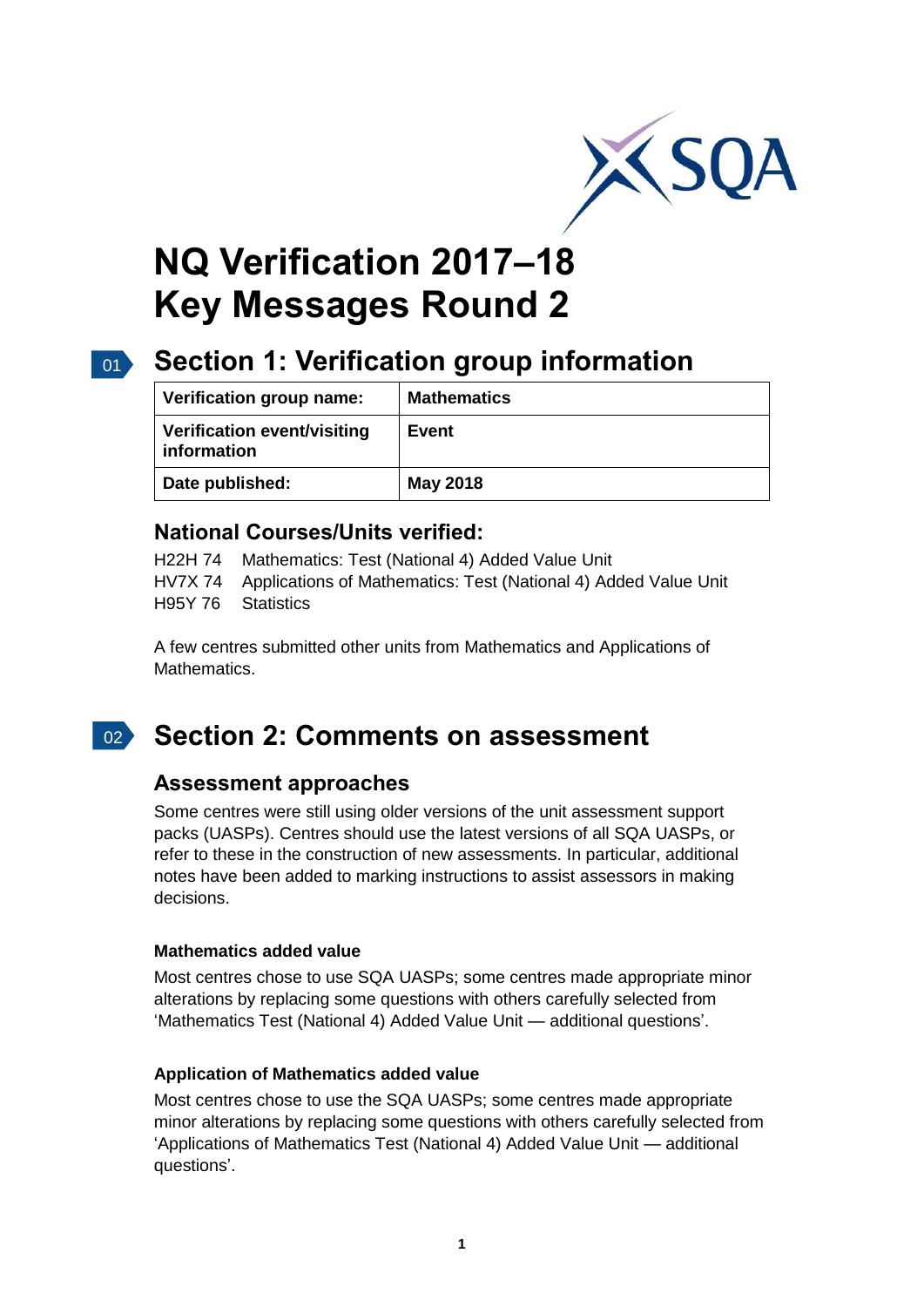#### **Statistics**

All centres were making use of the latest version of the Unit Assessment Support Pack 1 or 2 for Statistics.

It is beneficial for assessors and candidates that centres use the most up to date version of the UASP as there have been changes to the marking instructions to make it clearer where marks are awarded.

There are now two packages available on the secure site for centres to use.

### **Assessment judgements**

#### **Mathematics added value**

The majority of centres made reliable judgements.

#### **Applications of Mathematics added value**

The majority of centres made reliable judgements.

#### **Statistics**

Centres are reminded to make reference to the additional notes in the marking instructions.

## 03 **Section 3: General comments**

There were many examples of excellent marking, where a tick or cross was evident for every mark.

Care needs to be taken when transferring marks from candidates' scripts to judging evidence tables. In one case, a candidate did not achieve the pass they were entitled to. These tables should also be updated after internal verification has taken place to ensure that the final judgements recorded are accurate and reliable.

**Internal verification**: There were many examples of good internal verification. However, some centres did not make final marking decisions clear in the event of disagreements between the original marker and the internal verifier. Once a final decision has been made, this should be shared with other centre staff.

More information on marking can be found in the Mathematics Marking Guidance document which is published on the Mathematics pages of SQA's website.

#### **Mathematics and Applications of Mathematics**

**Scatter graphs**: Many centres did not take appropriate care when marking questions involving scatter graphs and line of best fit. All points should be carefully checked for accuracy. A line of best fit should be drawn as a **single straight line** of appropriate gradient which includes the complete range of data